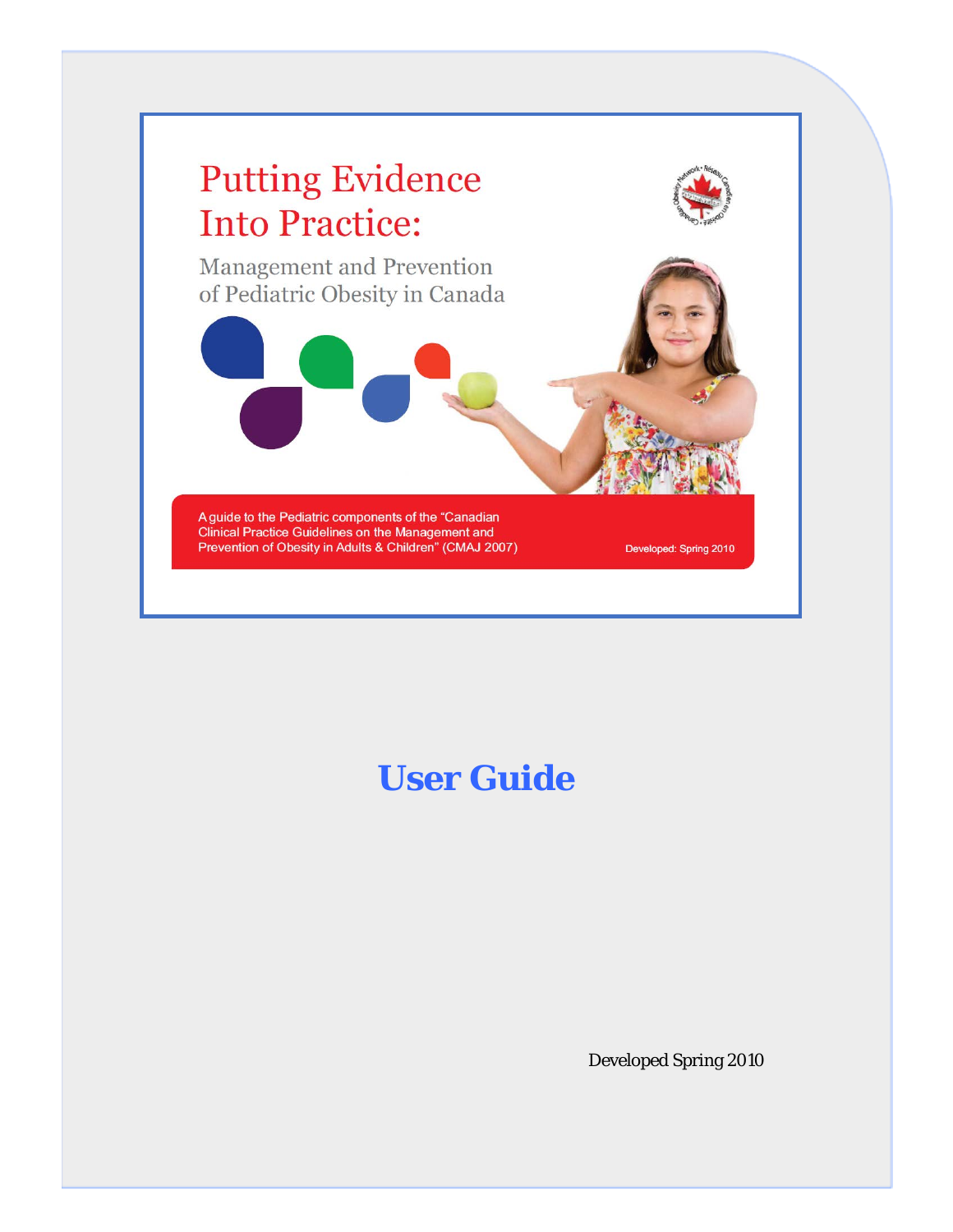# **Introduction**

The *Putting Evidence Into Practice* PowerPoint slide set has been developed to facilitate the dissemination the 2006 Canadian Clinical Practice Guidelines (CPG). The slides can be downloaded by Canadian Obesity Network (CON) members from the CON website at [www.obesitynetwork.ca.](http://www.obesitynetwork.ca/)

The purpose of the *CPG Pediatric Dissemination Slides* is to provide a tool for health practitioners that 1) identifies the 2006 Canadian recommendations for obesity management and prevention specific to the pediatric population and 2) provides information on how to implement each recommendation.

### Development

The *Putting Evidence Into Practice* CPG dissemination slides have been developed by content experts in the area of pediatric obesity management and prevention. The recommendations and corresponding content contained in the slide set have been taken directly from the 2006 Canadian Clinical Practice Guidelines on the Management and Prevention of Obesity in Adults and Children (1). In addition, supplementary information, as marked, has been provided based on current practices and the practical experiences of the contributors.

#### **Contributors**

The development of these slides was the collective contribution of many individuals; we would like to take this opportunity to thank them for their efforts.

#### Core Development Team

Kathryn Ambler, MSc. – University of Alberta Geoff Ball, PhD, RD – University of Alberta Tracey Bridger, MD – Janeway Child Health Centre, Memorial University Sara Kirk, PhD – Dalhousie University Katherine Morrison, MD – McMaster University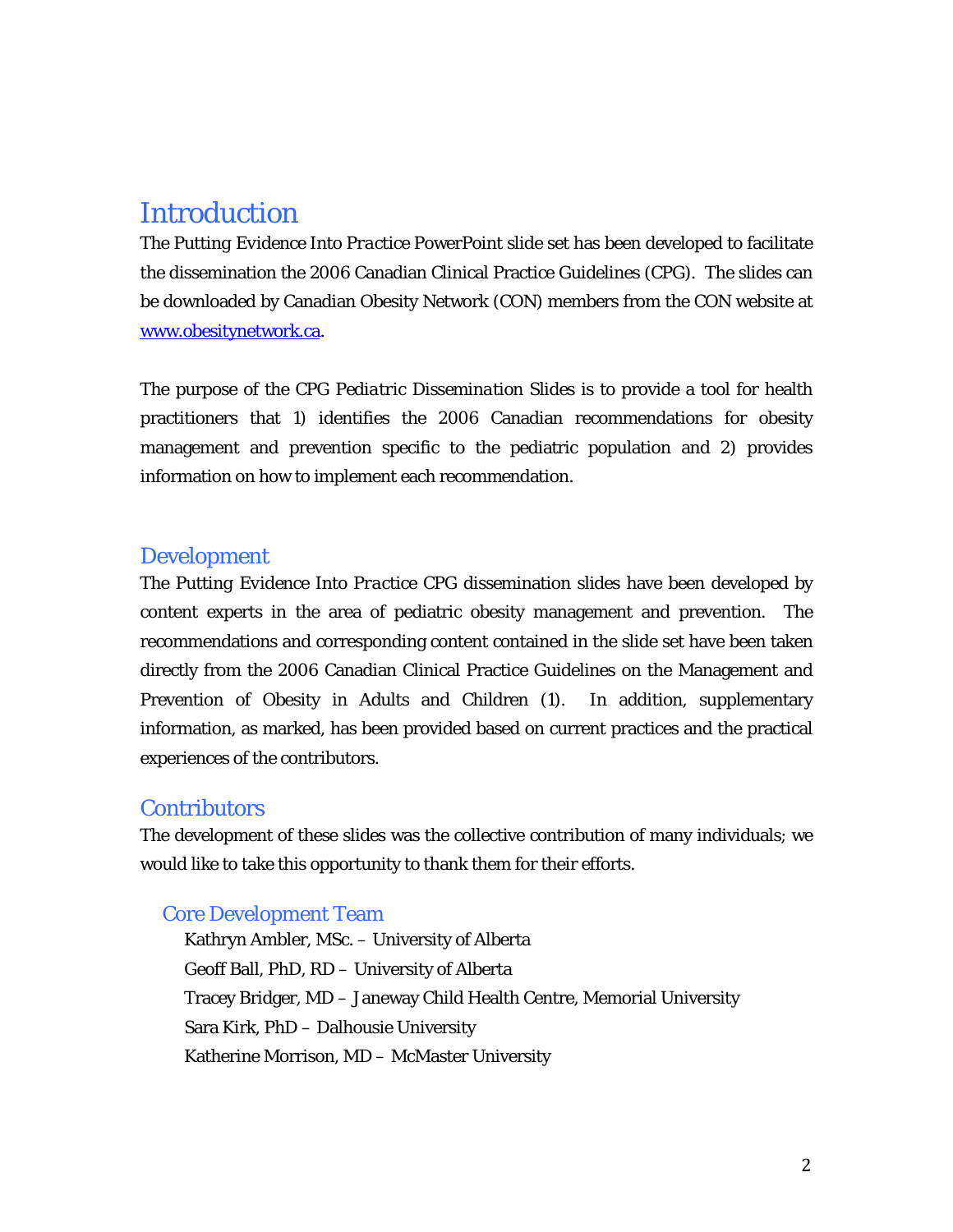#### Content Experts

Geoff Ball, PhD, RD – University of Alberta Tracey Bridger, MD – Janeway Child Health Centre, Memorial University JP Chanoine, MD, PhD – British Columbia Children's Hospital Linda Gillis, MSc, RD – McMaster Children's Hospital Stasia Hadjiyannakis, BSc, MD – Children's Hospital of Eastern Ontario Tracy Hussey, MSc, RD – Hamilton Family Health Team Sara Kirk, PhD – Dalhousie University Claire LeBlanc, MD, FRCPC – University of Alberta Laurent Legault, MD – Montreal Children's Hospital Katherine Morrison, MD – McMaster University Zubin Punthakee, MD, FRCPC, ABI – McMaster University Elizabeth Sellers, MSc, MD – University of Manitoba

## Use and Citation

The intended audience for these slides is health professionals and those working with an overweight or obese pediatric population. Use of all or part of the slide set for presentations or clinical education purposes is welcome. PowerPoint and Word document templates have been provided for those users who would like to customize their presentation additional slides or handouts.

Please note, any changes or revisions to the slides made by users will not be reflective of the 2006 guidelines as published. The CON or the Core Development Team are not responsible for the accuracy of any changes made by users.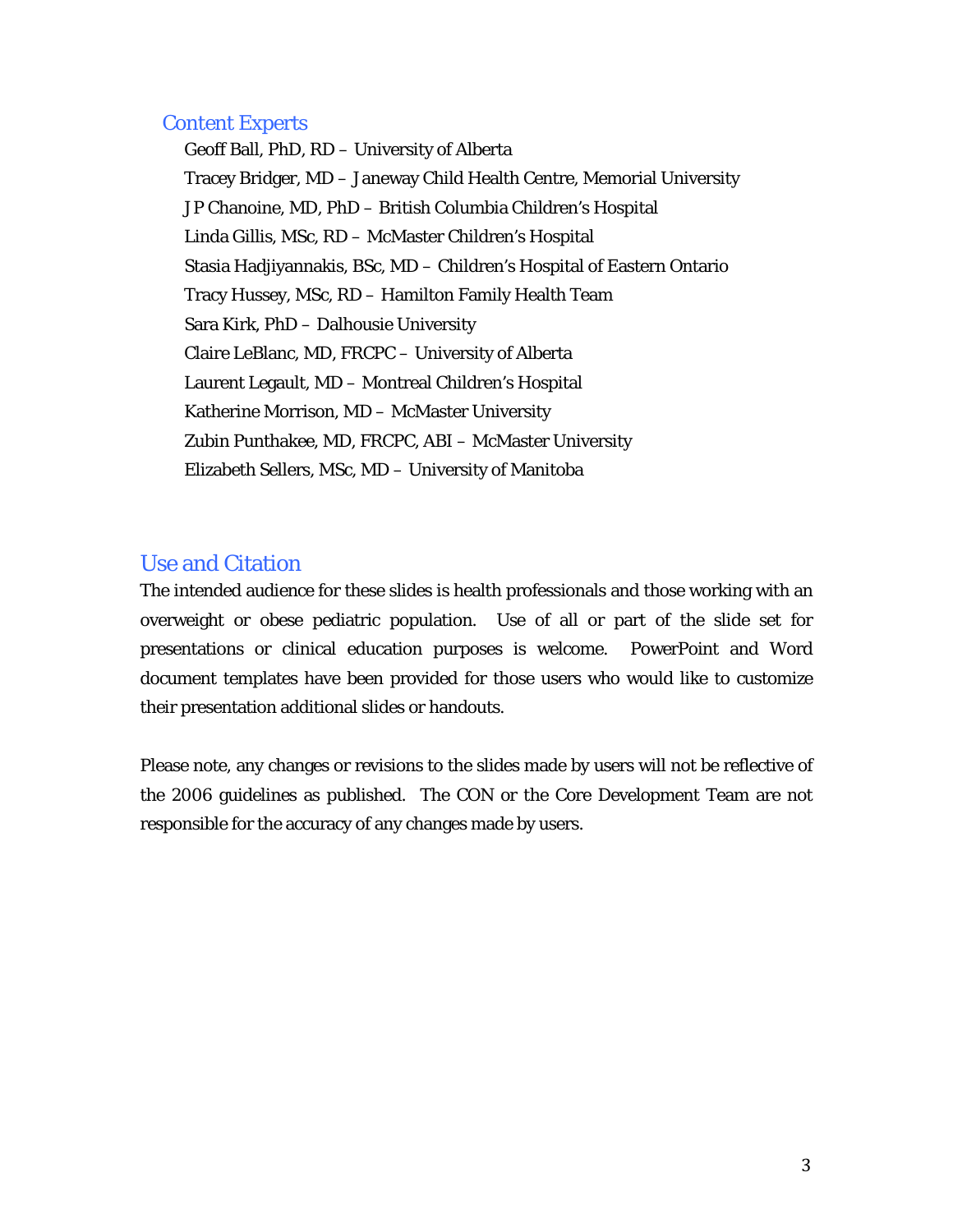# About the Canadian Clinical Practice Guidelines

The CPG was published by the Canadian Medical Association in 2007 by a team of over 20 co-authors. Their objective was to develop a multi-level evidence-based CPG for the screening, prevention and management of obesity in adults and children. The guidelines were developed through a rigorous process, consisting of a systematic review of the literature and assessment by an expert panel and steering committee. Each recommendation is classified by a level of evidence and a grade (see below). Taken together, these criteria are helpful in assessing the quality of a recommendation.

| <b>Level of Evidence</b> | <b>Criteria</b>                                                                                        |
|--------------------------|--------------------------------------------------------------------------------------------------------|
|                          | Randomized controlled trials (or meta-analyses) without<br>important limitations                       |
|                          | Randomized controlled trials (or meta-analyses) with important<br>limitations                          |
| 2                        | Observational studies (non-randomized clinical trials or cohort<br>studies) with overwhelming evidence |
| 3                        | Other observational studies (prospective cohort studies, case-<br>control studies, case series)        |
| 4                        | Inadequate or no data in population of interest<br>Anecdotal evidence or clinical experience           |

| Grade | <b>Criteria</b>                                                                                                |
|-------|----------------------------------------------------------------------------------------------------------------|
| A     | Strong recommendation (action can apply to most individuals in<br>most circumstance)                           |
|       | Benefits clearly outweigh risks (or vice versa)                                                                |
|       | Evidence is level 1, 2 or 3                                                                                    |
| B     | Intermediate recommendation (Action may vary depending on<br>patient's characteristics or other circumstances) |
|       | Unclear whether benefits outweigh risks                                                                        |
|       | Evidence is level 1, 2 or 3<br>$\bullet$                                                                       |
| C     | Consensus recommendation (alternative actions may be equally<br>reasonable)                                    |
|       | Unclear whether benefits outweigh risks<br>$\bullet$                                                           |
|       | Evidence is level 3 or 4                                                                                       |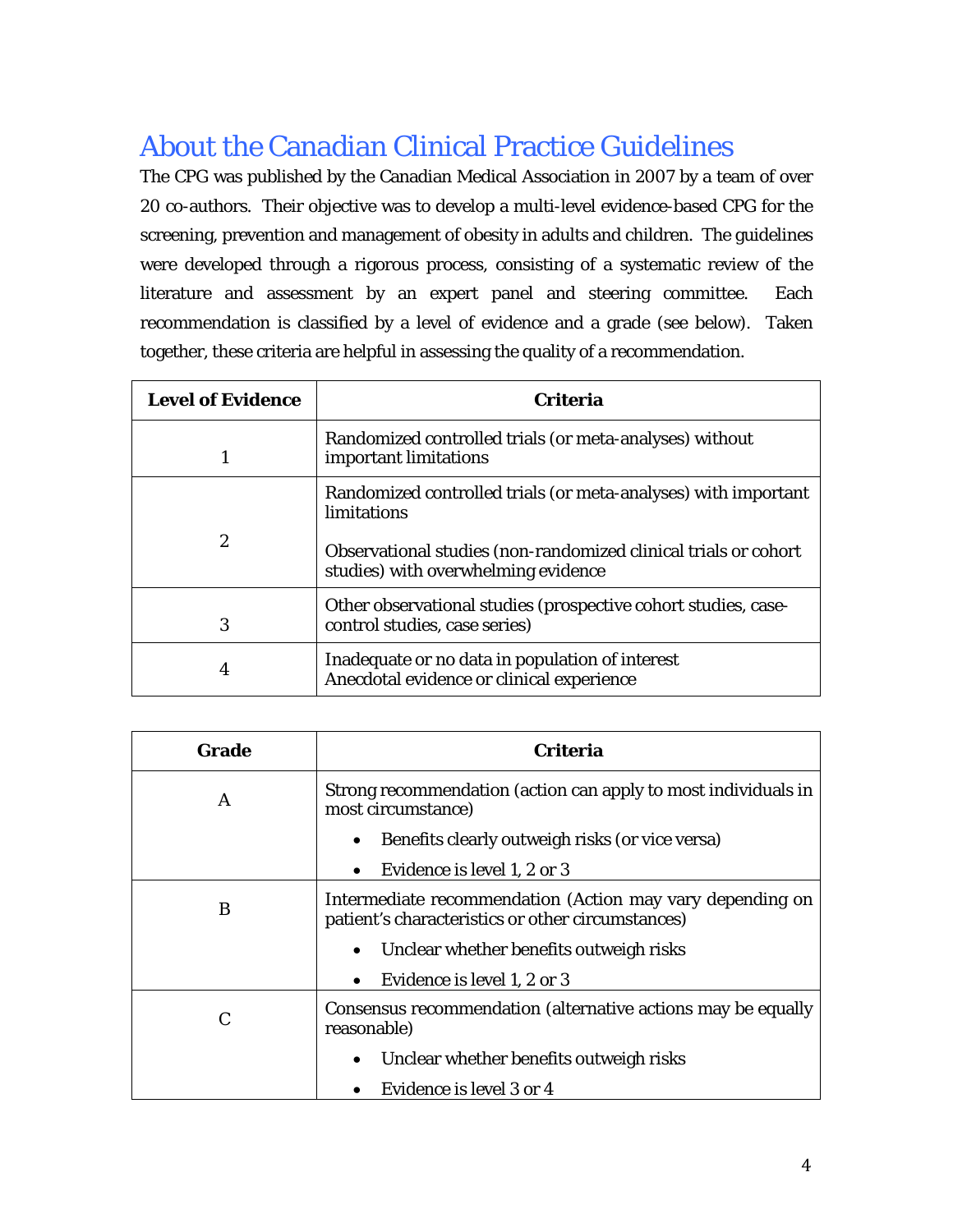# How to Use the Slide Set

# Slide Organization

The slides are organized into five topics:



## • **"Pediatric obesity in Canada: epidemiology, etiology and risks"**

• describes the state of childhood obesity in Canadian children, presents the etiology of obesity and the relationship to health. This section contains no specific recommendations and is intended to be used for background information.

## • **Role of health professionals: evaluating and managing obesity**

• highlights the role of health professionals in managing obesity, the use of multidisciplinary teams, attitudes toward overweight and obese individuals and other related topics. This section also contains a CPG recommendation as well as supplementary information.

# • **A systematic approach to managing and preventing childhood obesity**

• provides context and helps orient the user to the CPGs. It does not contain any specific recommendations.



## • **Recommendations for managing childhood obesity**

• contains several CPG recommendations and supplementary information related to the management of childhood obesity.

## **• B** Recommendations for prevention of childhood obesity

• contains several CPG recommendations and supplementary information related to the prevention of childhood obesity.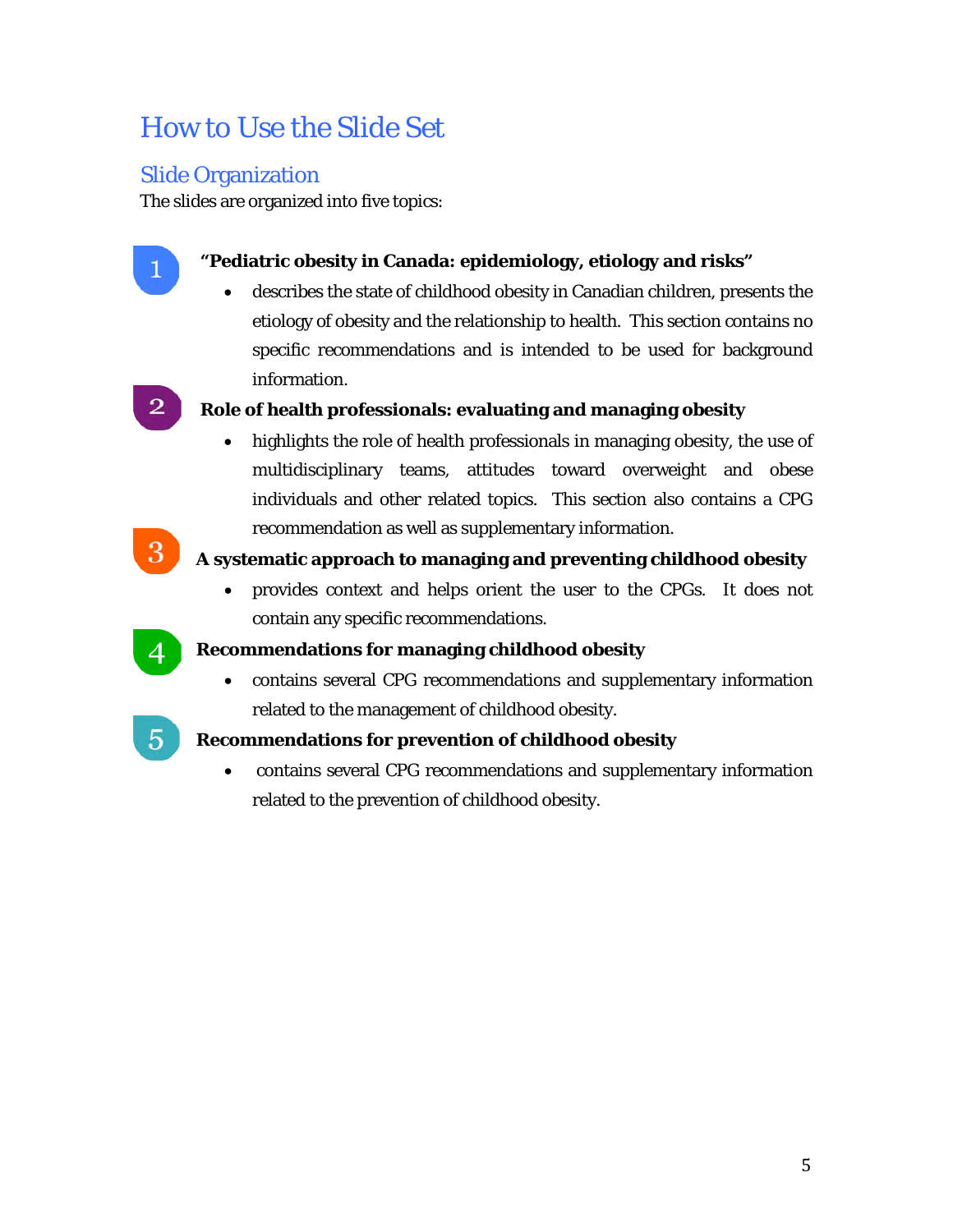Within each section, recommendations are identified by a capital 'R' in the slide header (figure 2). They are followed by information taken directly from the CPG regarding implementation of the recommendation.



*Figure 2: A capital 'R' identifies CPG recommendation and all slides associated with that recommendation.*

In addition, practical clinical information provided by content experts is also provided. This content is identified by a *supplementary information* marker in the slide header and by a grey slide background (figure 3).



*Figure 3: All information provided by content experts is labeled using 'Supplementary Information'.*